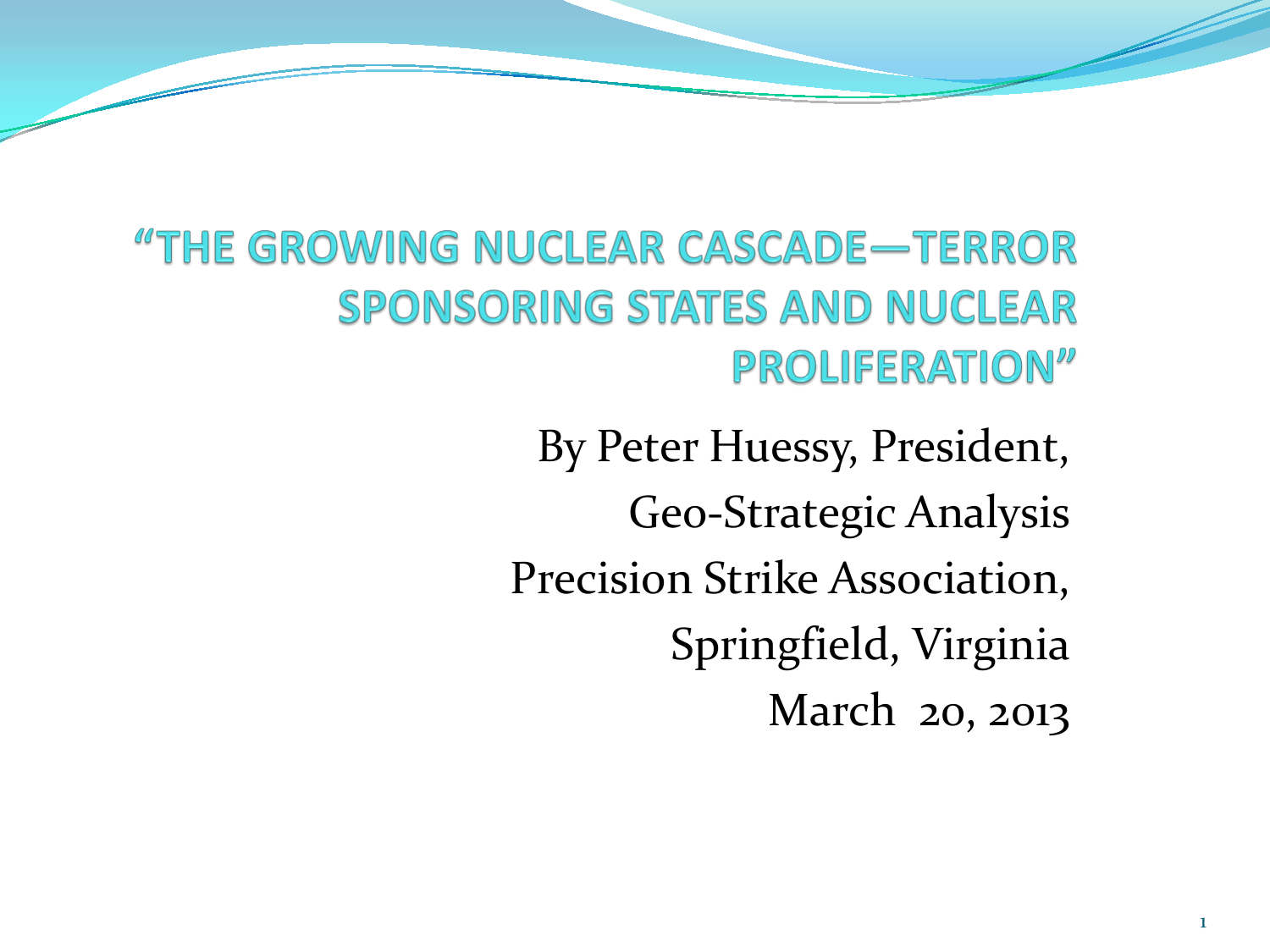#### FUTURE PROSPECTS

 *In the next few years the United States may face a cascade of nuclear weapons proliferation as Iran and North Korea permanently elude the stricture of nuclear arms control and become full-fledged nuclear powers, with the ability to deliver such weapons intercontinental distances.*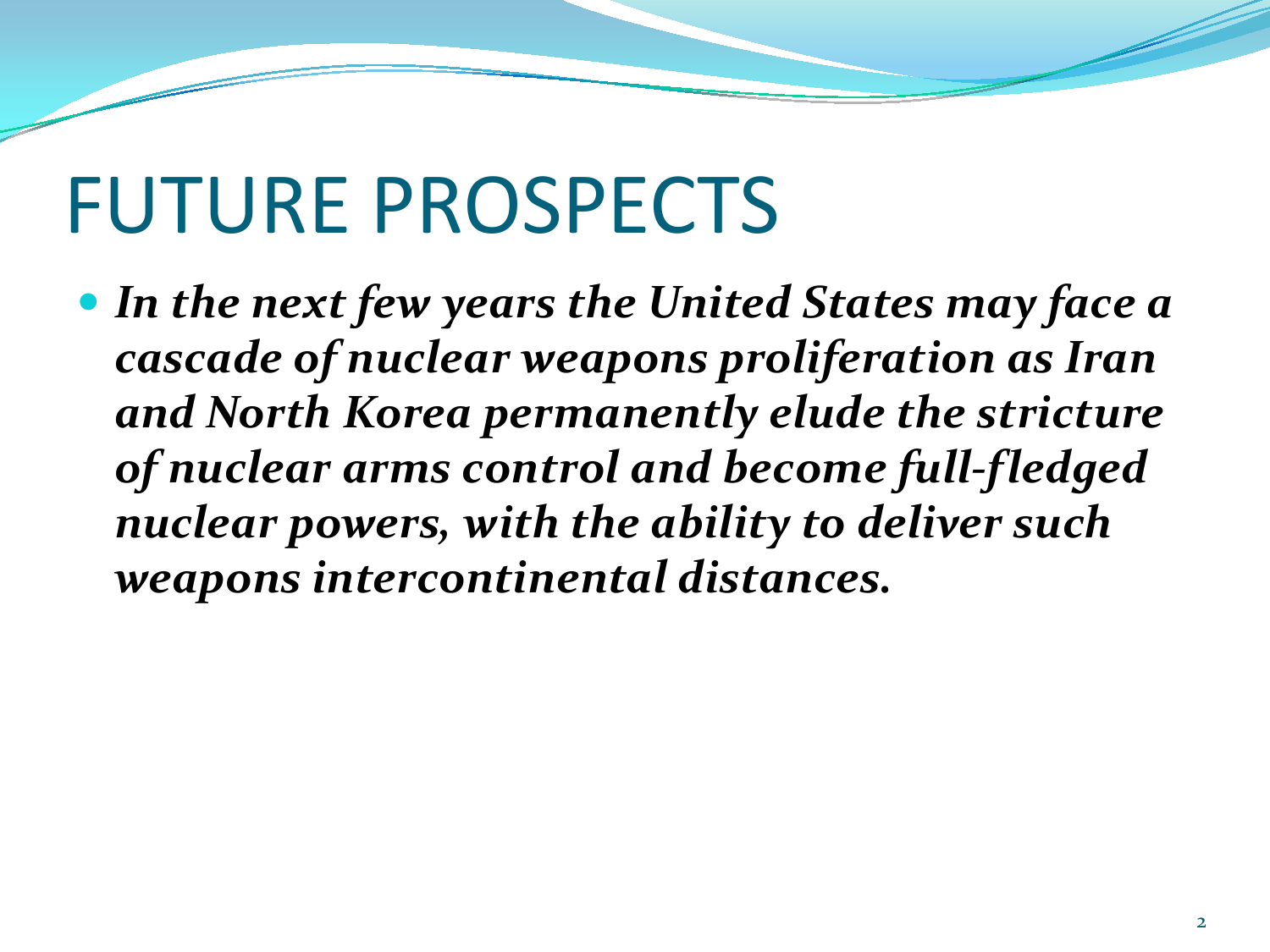#### Terrorism: Conventional Wisdom

- *Terrorism is, according to the administration, primarily "Al Qaeda, and its affiliates". With the death of Osama bin Laden, terrorism has often been described as nearly eliminated.*
- *Coupled with this narrow view of terrorism is a paradigm that sees the phenomenon of terrorism as primarily the outgrowth of "grievances" with the US and the "West", especially Israel. Fix the grievances and terrorism ends.*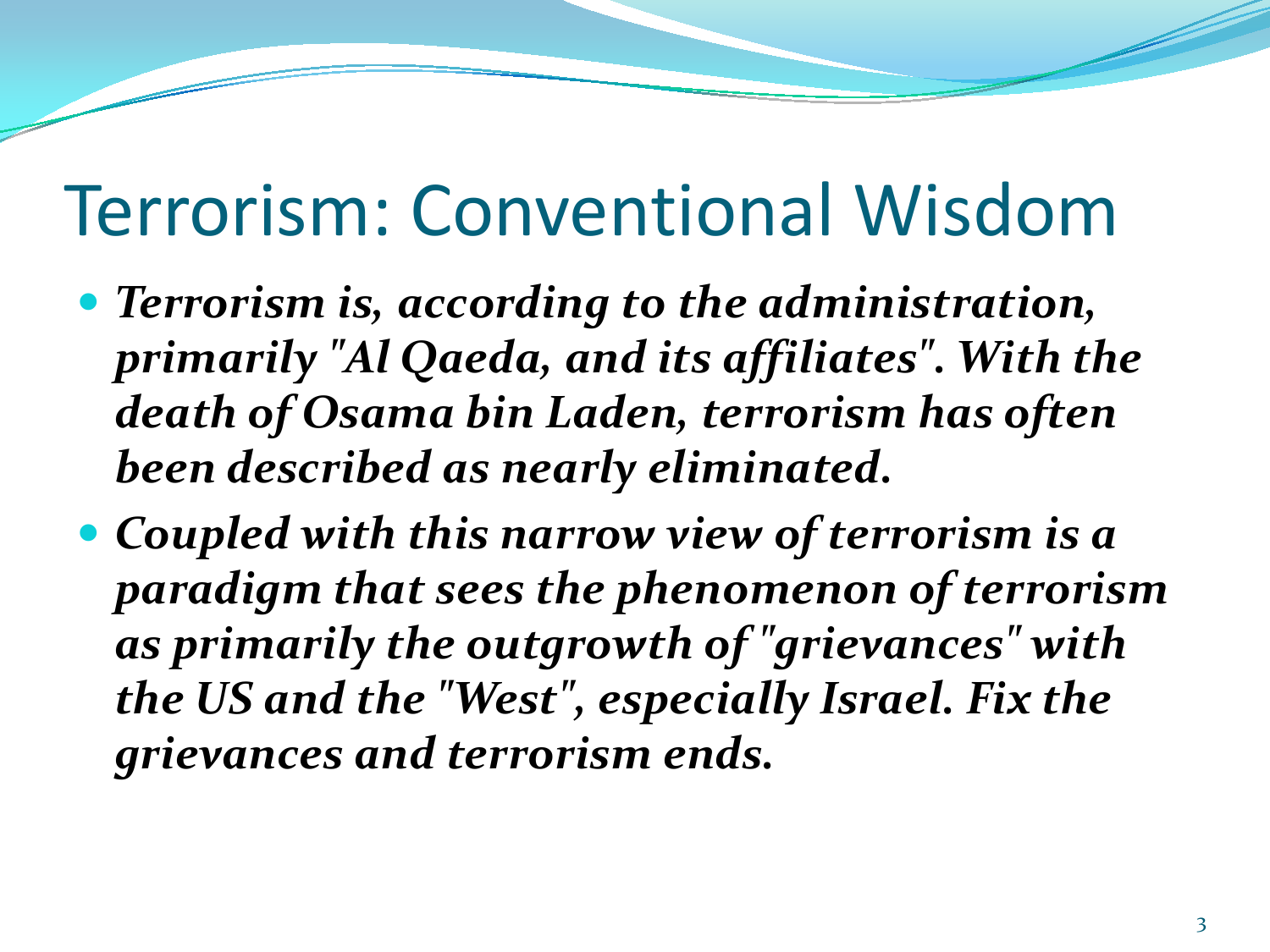#### China as Terror Master

- *On China, it is assumed they are trying to stop proliferation. One top national security expert explained recently, "We assume the PRC is going to fully adopt accepted international economic and security norms".*
- *But in "Coping With the Rise of China", Aaron Frieberg questions whether the PRC is willing to agree to such "rules of the road".*
- *Others such as Claudia Rosett have detailed Chinese complicity in supporting the Iranian and North Korean missile and nuclear programs. Rosett describes this "axis of proliferation" explaining "both countries have become adept at exploiting routes to weapons of mass destruction in the evolving global web of illicit proliferation activities. In these webs, China has played a huge role…as a provider of equipment and technology".*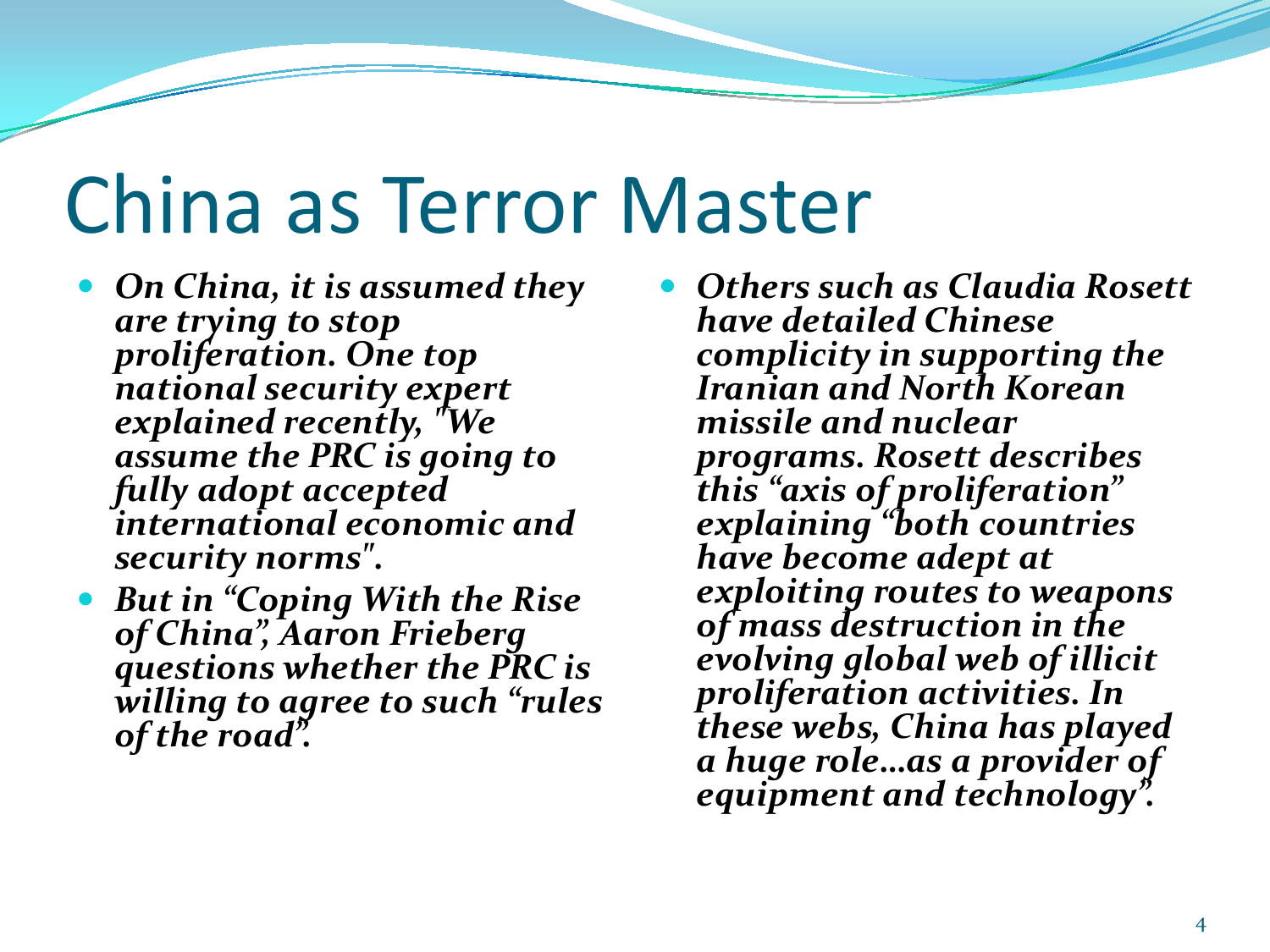#### North Korea

 *Their goals are deadly. As the highest ranking North Korea defector disclosed in a private interview, the substance of which was made available to me, Pyongyang's nuclear weapons will be the shield behind which they will use force to reunify the Korean peninsula.*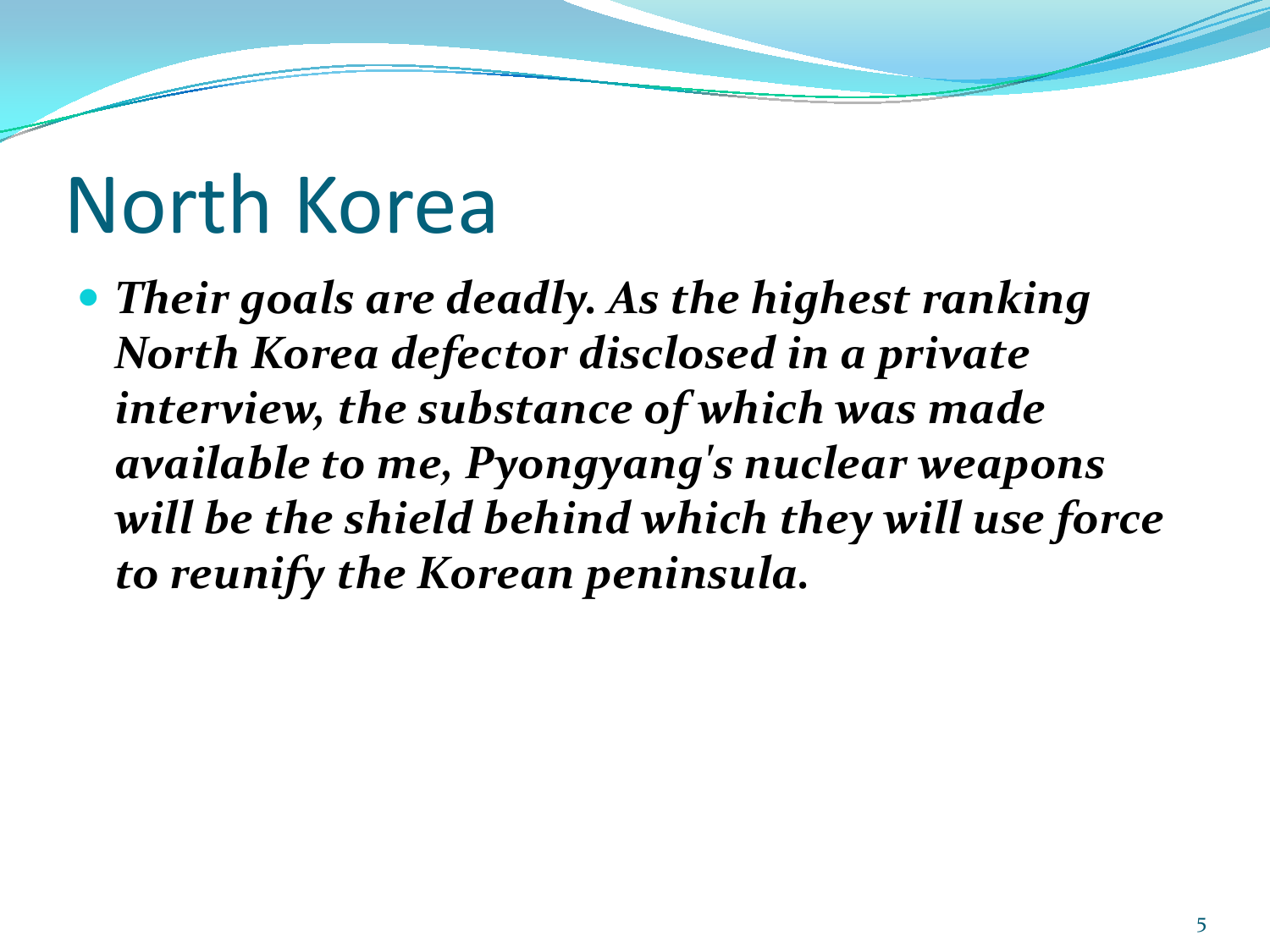#### **KPA LONG TERM STRATEGY**



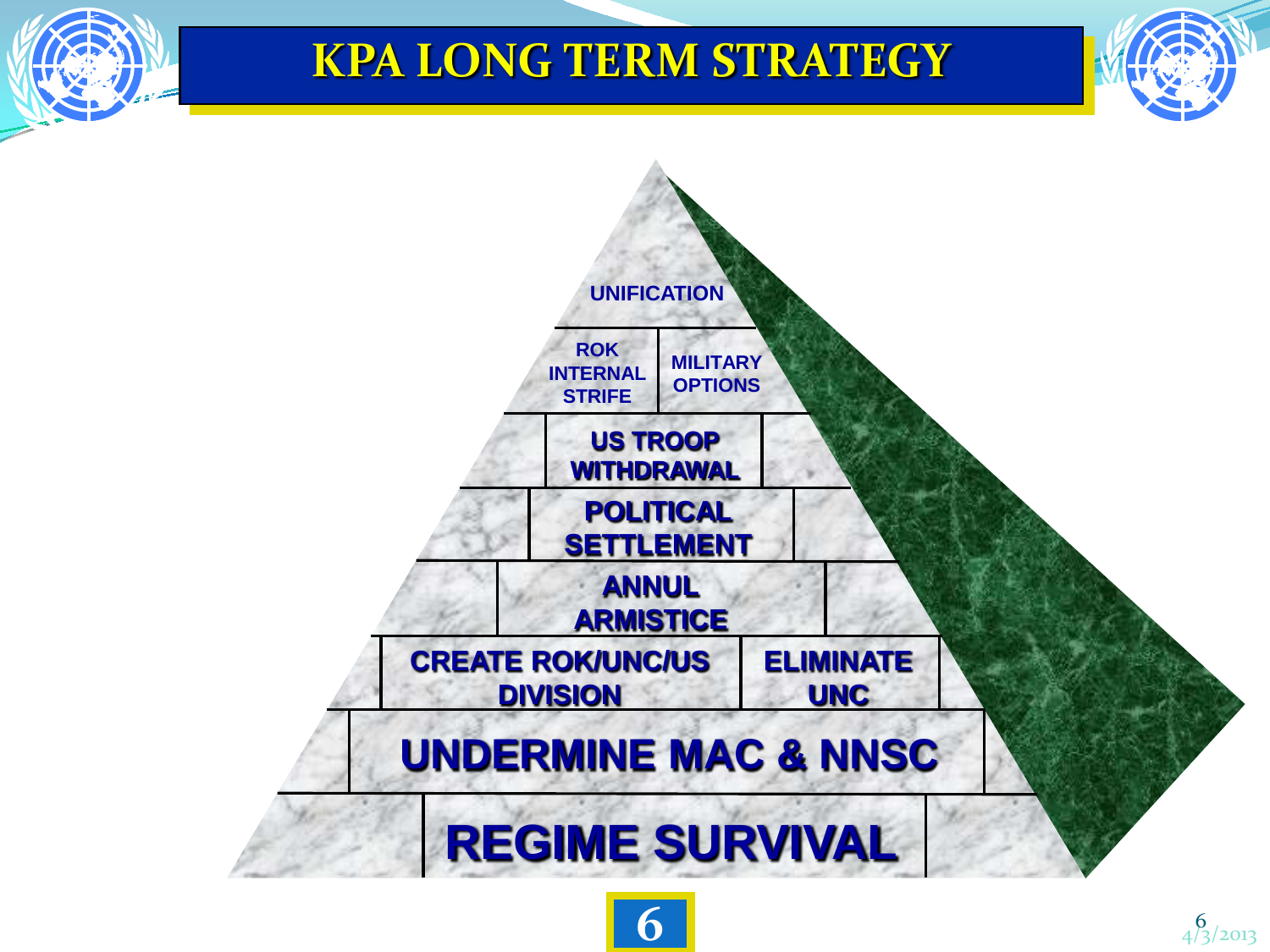#### IRAN

 If Iran acquires nuclear weapons, we will live in a new world. That is the fundamental issue we must now face. And our only choice is either to prevent it or pay the price of not having prevented it." Henry Kissinger, May 2006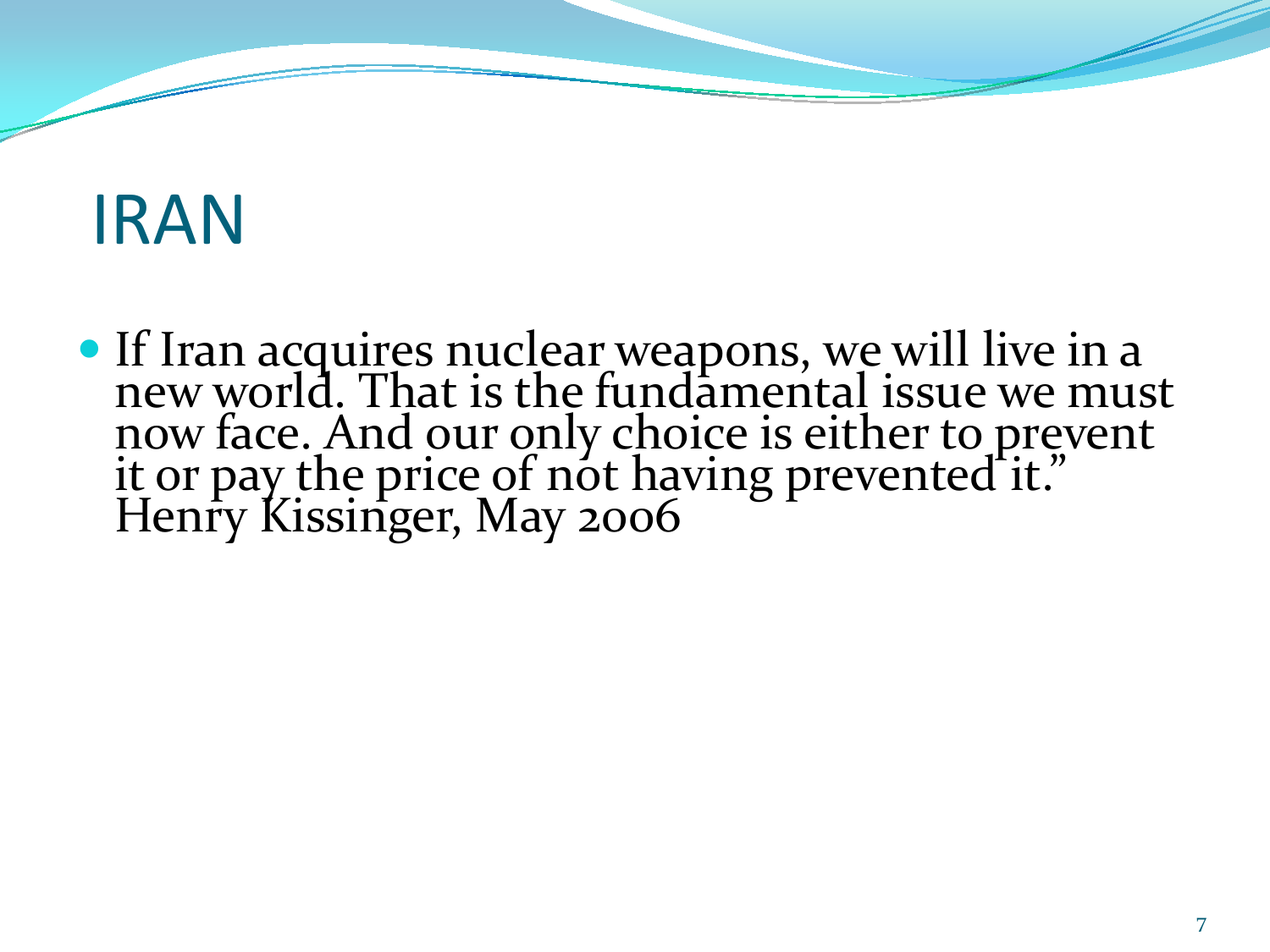# The Terror Masters

- Country Reports on Terrorism, 2007, US Department of State:
- "Iran is the most significant state sponsor of terrorism…"
- Government organs of the Tehran regime are identified as "directly involved in the planning and support of terrorist attacks…"
- Both Iran and Syria routinely provide "safe haven substantial resources and guidance to terrorist organizations"."Terror Inc." May 6, 2007, Washington Times

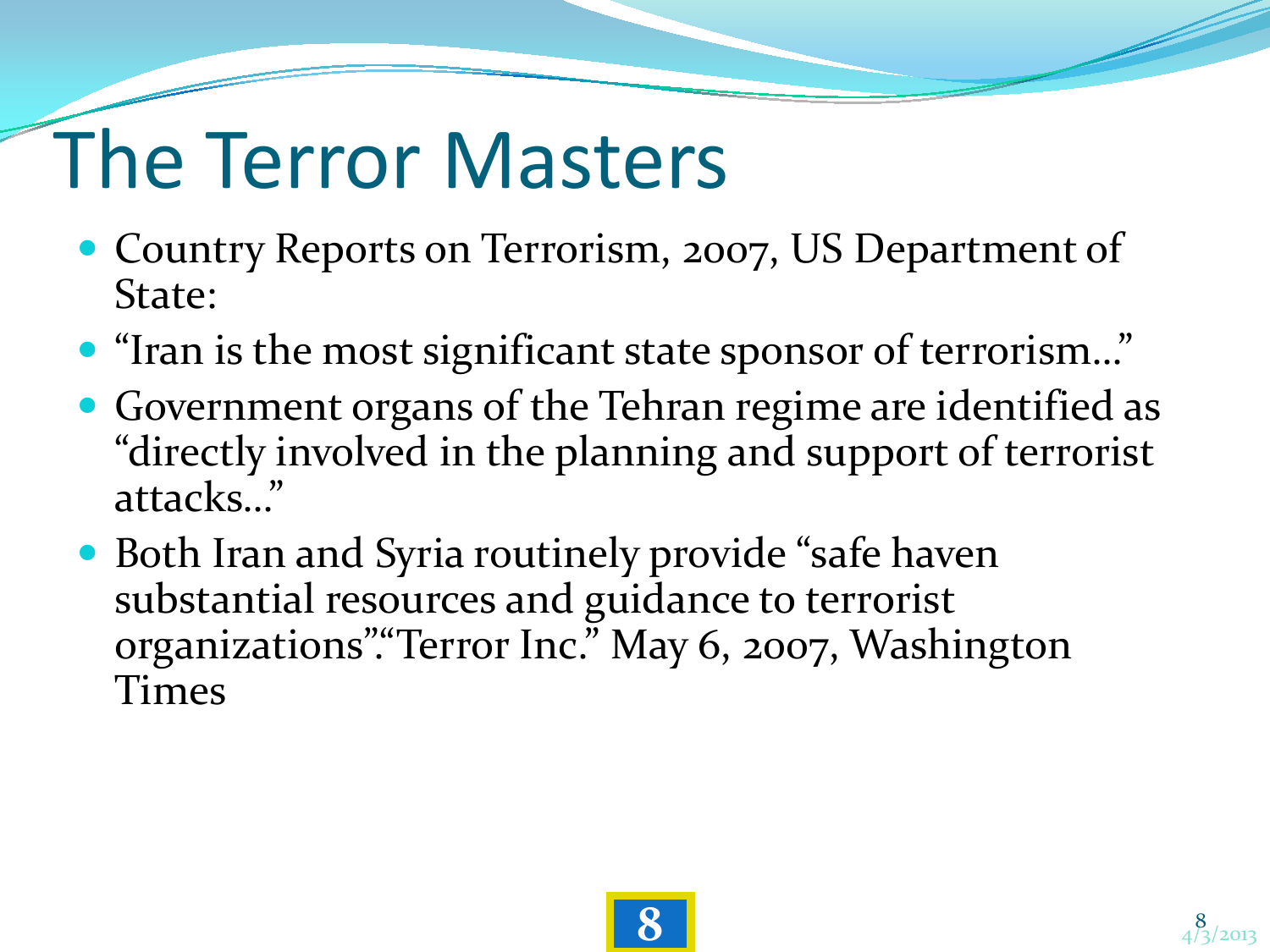### The Poisonous Coalition

• Over a decade ago, the legendary head of the Northern Alliance, the primary force that defeated the Soviets said this: "Al Qaeda…was just one element in a 'poisonous coalition'" Massoud explained, that included "*Pakistani and Arab intelligence agencies*; impoverished young students bused to their deaths as volunteer fighters from Pakistani religious schools; exiled Central Asian Islamic radicals; ... and wealthy sheikhs and preachers who jetted in from the Persian Gulf."

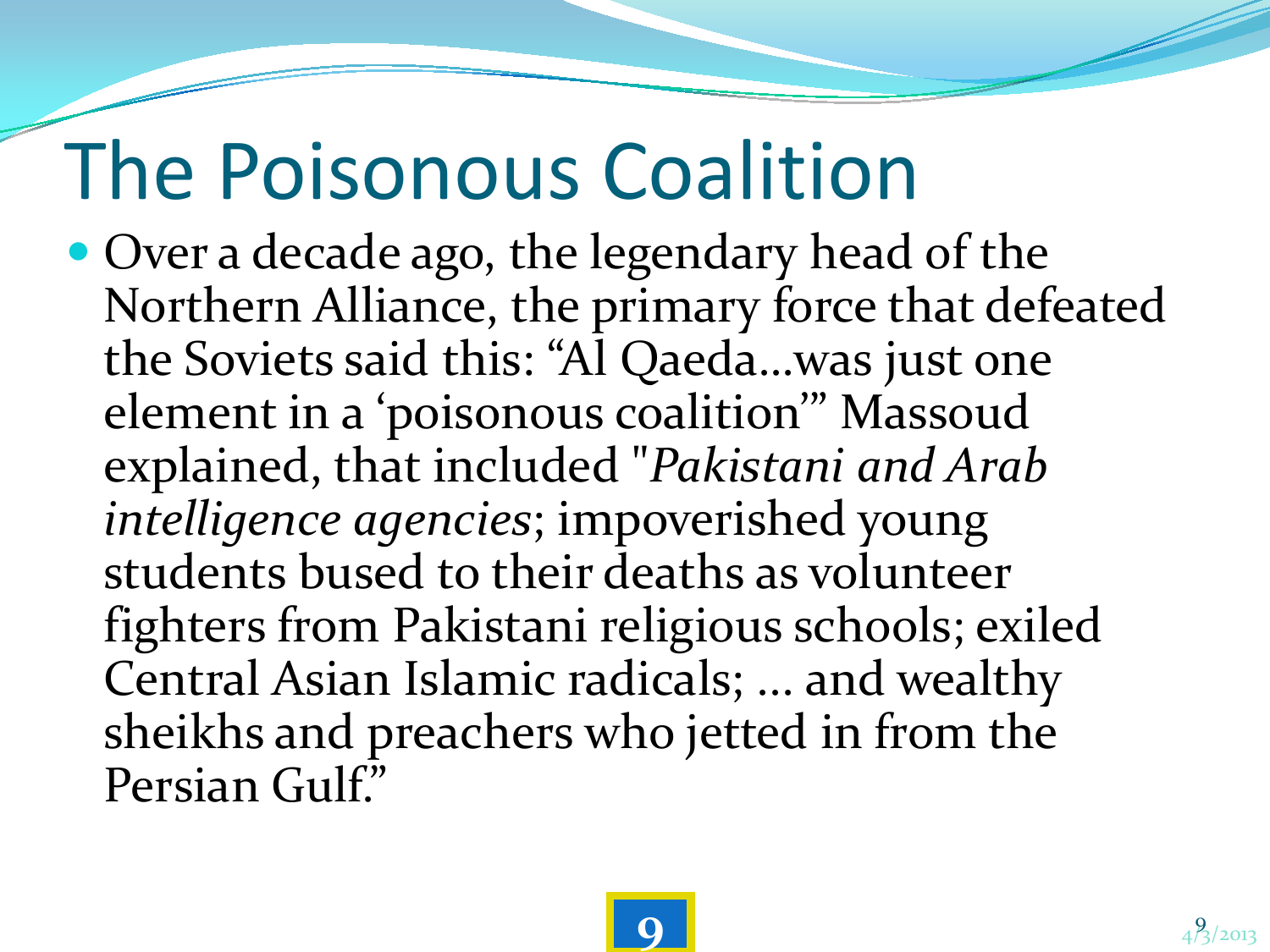#### Goals of Terrorist Coalition

 *The terrorist poisonous coalition we face today is made up of both terror master states and their affiliated terror groups. It will not be persuaded to abandon its goals by moral suasion or good deeds. Its goals include hegemonic control over the Islamic world, being the broker of the petroleum resources of the Persian Gulf and Caucasus (the latter once described by a senior Russian official as "our patrimony"), and a coercive ability to render US military power impotent to challenge its ambitions.*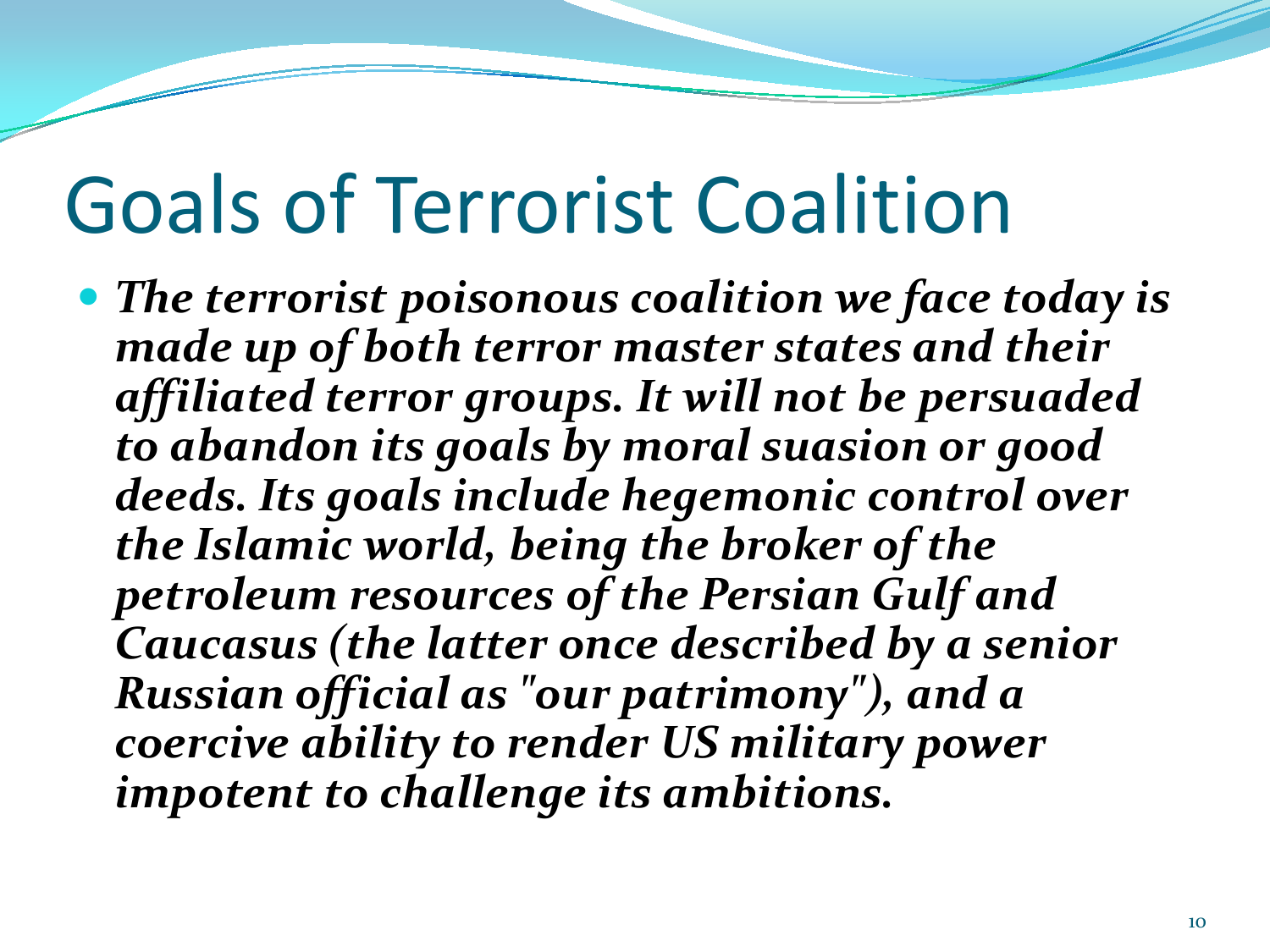# Will Diplomacy Stop Iran's Nuclear Ambitions?

- "Iran's latest defiance of the International Atomic Energy Agency says it all: Further diplomacy has no chance of stopping Iran's nuclear program. Neither will UN sanctions have any effect.
- "Unless there is a timely defensive first strike at pertinent elements of Iran's expanding nuclear infrastructures, it will acquire nuclear weapons. The consequences would be intolerable and unprecedented.
- "A nuclear Iran would not resemble any other nuclear power. There could be no stable "balance of terror" involving that Islamic Republic. Unlike nuclear threats of the cold war, which were governed by mutual assumptions of rationality and mutual assured destruction, a world with a nuclear-armed Iran could explode at any moment. Although it<br>might still seem reasonable to suggest a postponement of preemption until Iran were more openly nuclear, the collateral costs of any such delay could be unendurable." *The Christian Science Monitor, May 8th, 2007*

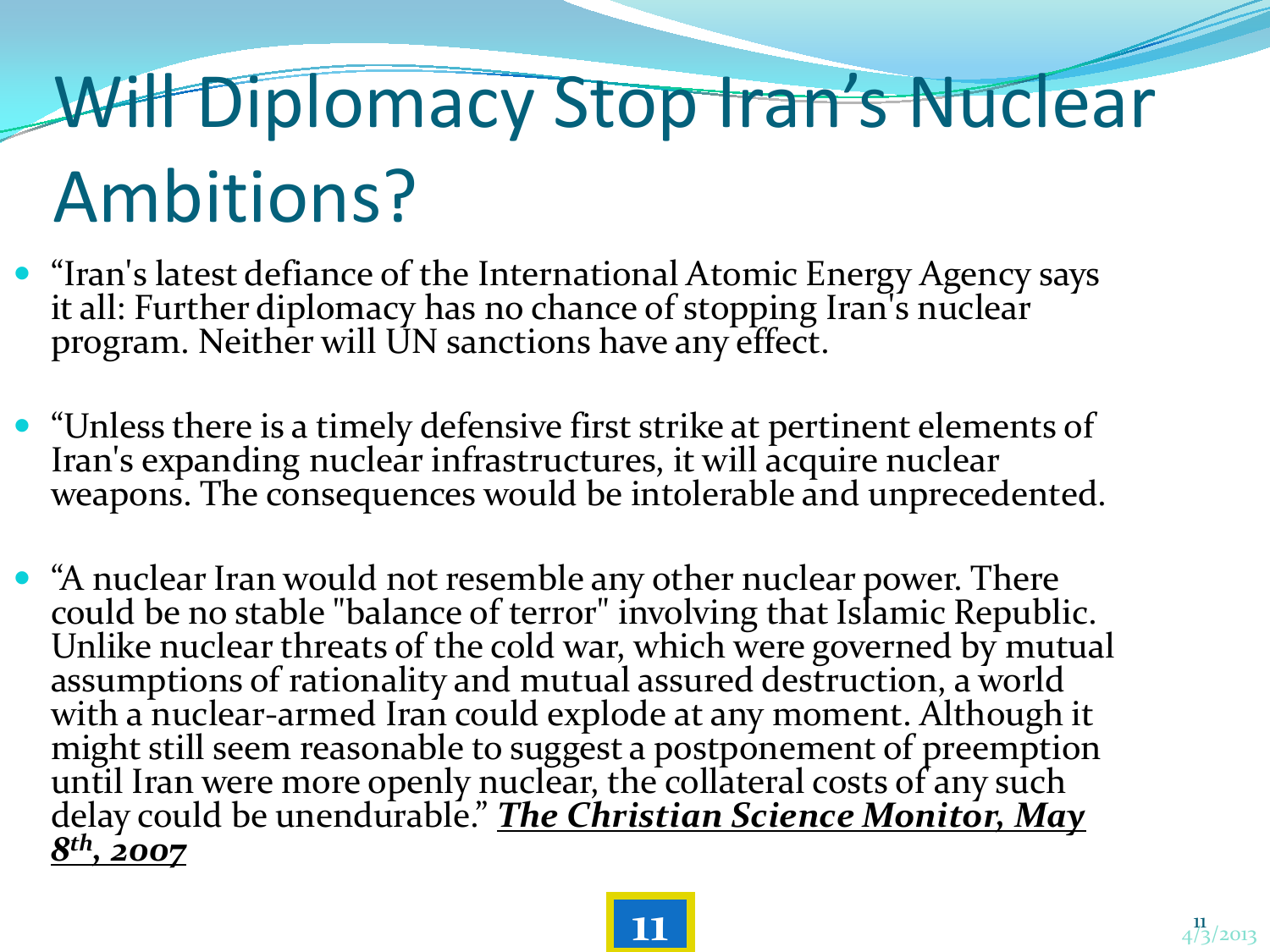# Beyond Diplomacy

- US Security Policy Confronting Cascade
- Missile Defense—global and layered
- Extended Nuclear Deterrence—key to nonproliferation of allies
- Divestment, Sanctions, PSI, Open-Fuel Standard/End OPEC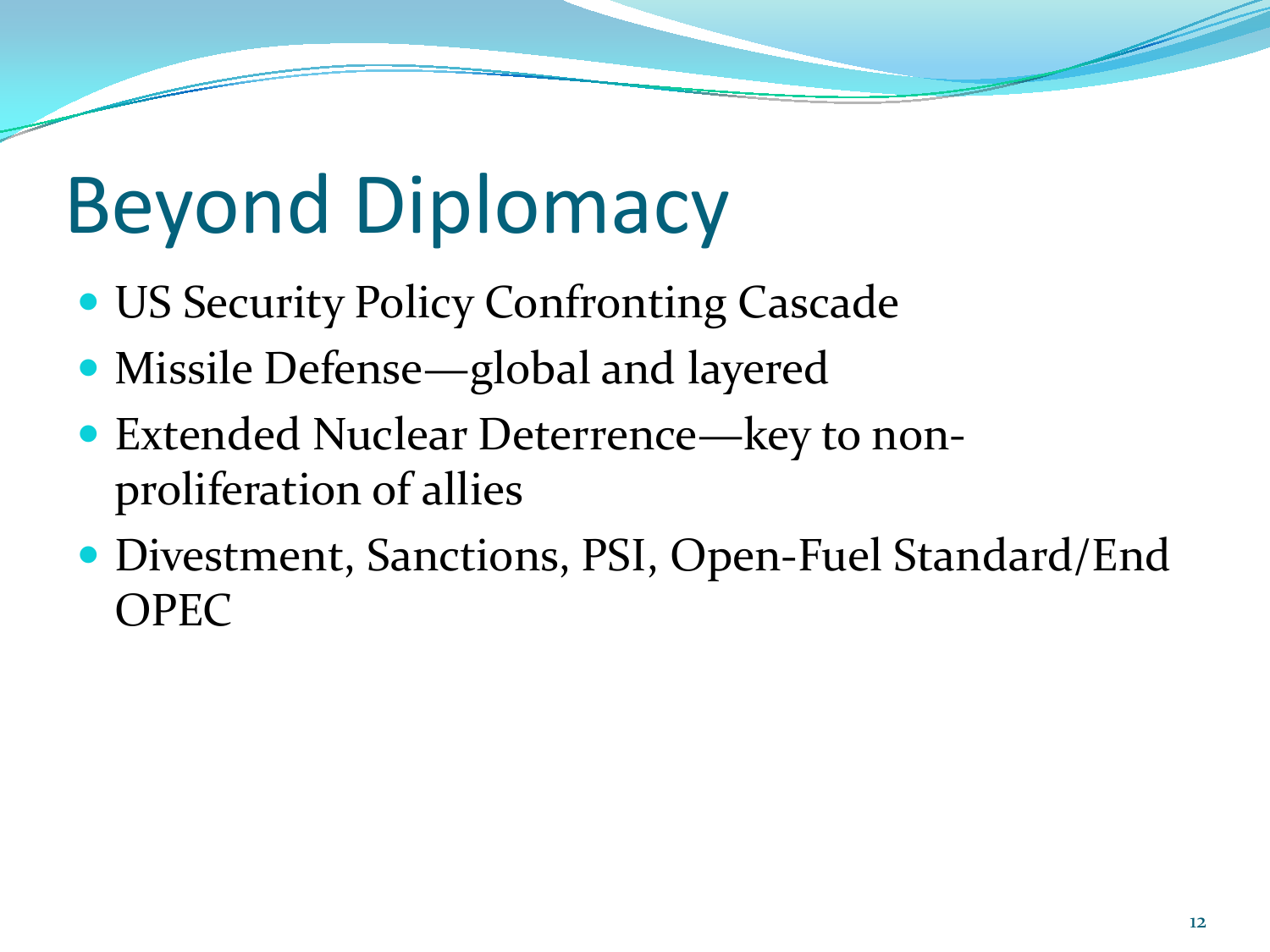## Diplomacy II

 *Some believe that by "emphasizing diplomacy" we could stop the threatened nuclear break-out. But as Angelo Codevilla explains, "Emphasizing diplomacy is inherently meaningless. To speak thus is to pretend either that the... issues are trivial or that words can make them so. Such pretense enables the further pretense that the speaker is not on either side, rather on the side of peace."*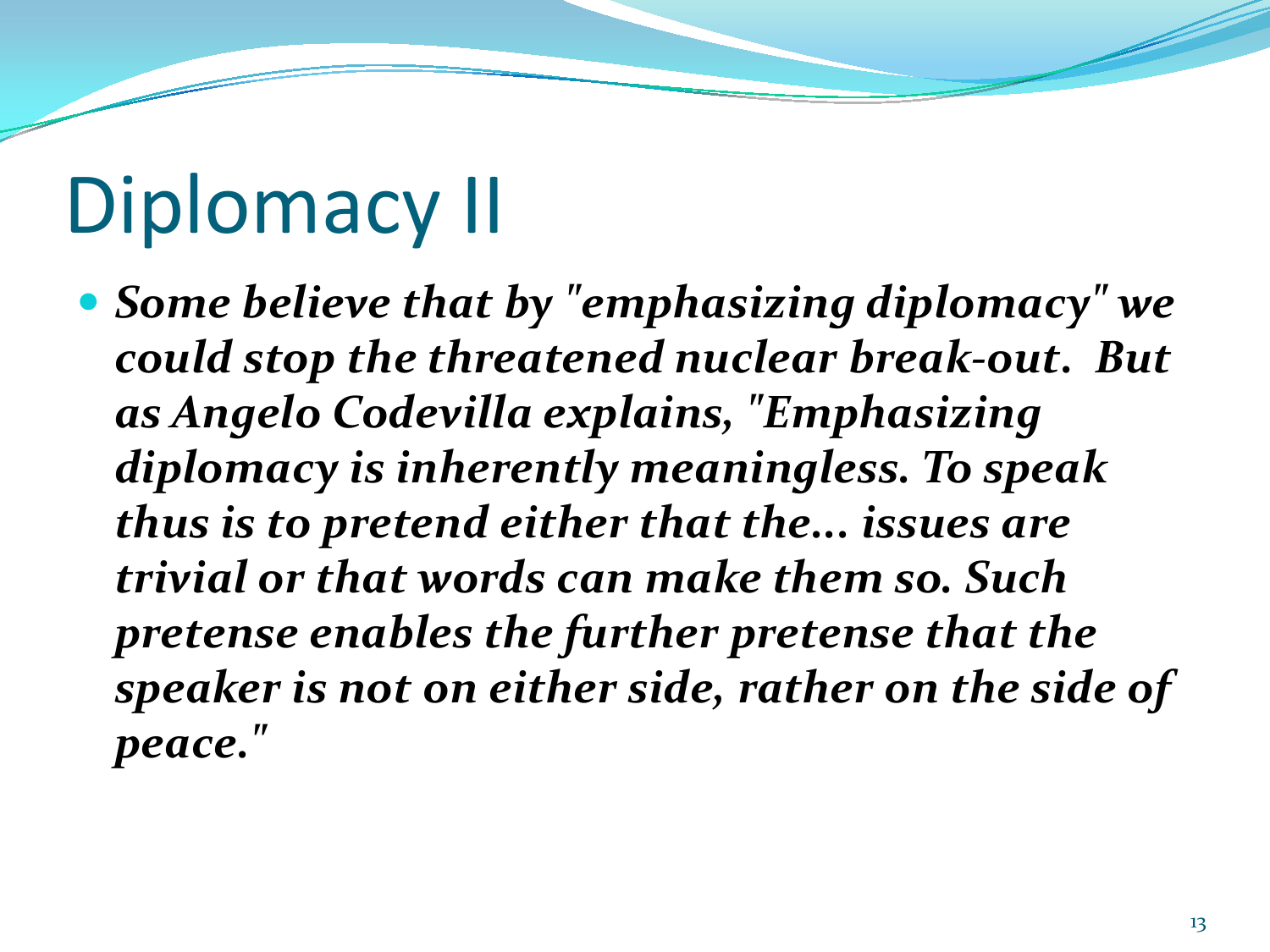#### Conventional Wisdom on Arms Control and Missile Defense 2002

- *For example, in 2002, the editor of the New York Times*
- *wrote missile defense plans the US was pursuing reflected a "new primacy of unfettered American self- interest" which would "demolish the scaffolding of arms control agreements".*
- *Others such as arms control official Jack Mendelsohn, called missile defense supporters "the deceivers", seeking to kill the "constraints of arms control treaties".*
- *Ironically, between 2002-8, after the US withdrew from the ABM Treaty, the US deployed over 1000 missile defense interceptors and simultaneously cut our deployed nuclear weapons by nearly seventy percent.*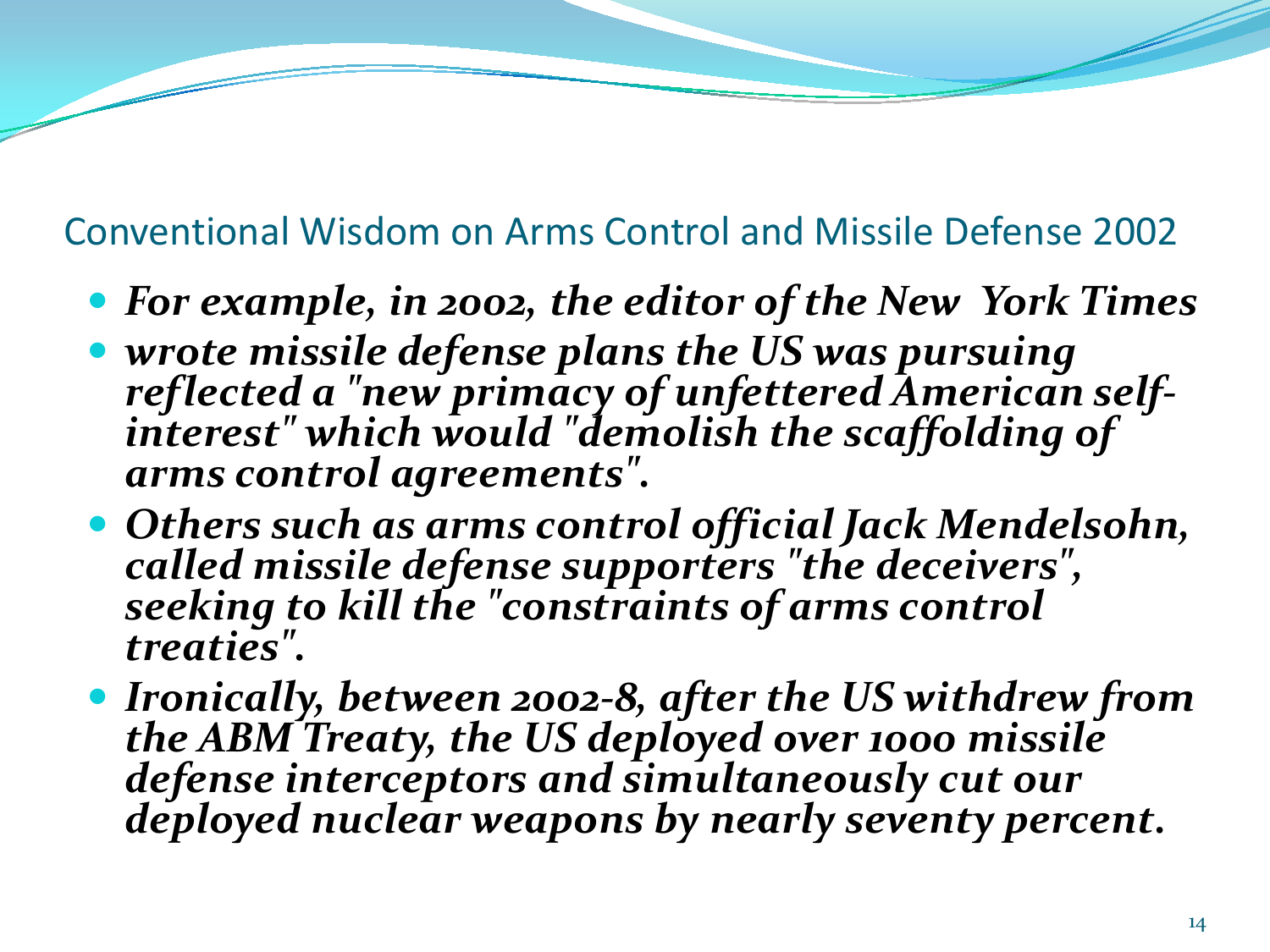# Missile Defenses

- By 2014, the US and its allies will have deployed 1400 interceptors on land and sea capable of shooting down rockets of all ranges;
- Cooperative Allies include Japan, Israel, Germany, Italy, England, Denmark, Australia, Taiwan, ROK, Poland, the Czech Republic, Romania and Bulgaria, (22 Nations)
- Since September 2005, US and allies have conducted some 35 Successful tests of hit to kill technology including 29 successful consecutive tests
- "Missile Defenses Are a Key Non-Proliferation Tool", Paula DeSutter, Assistant Secretary of State, April 10, 2006

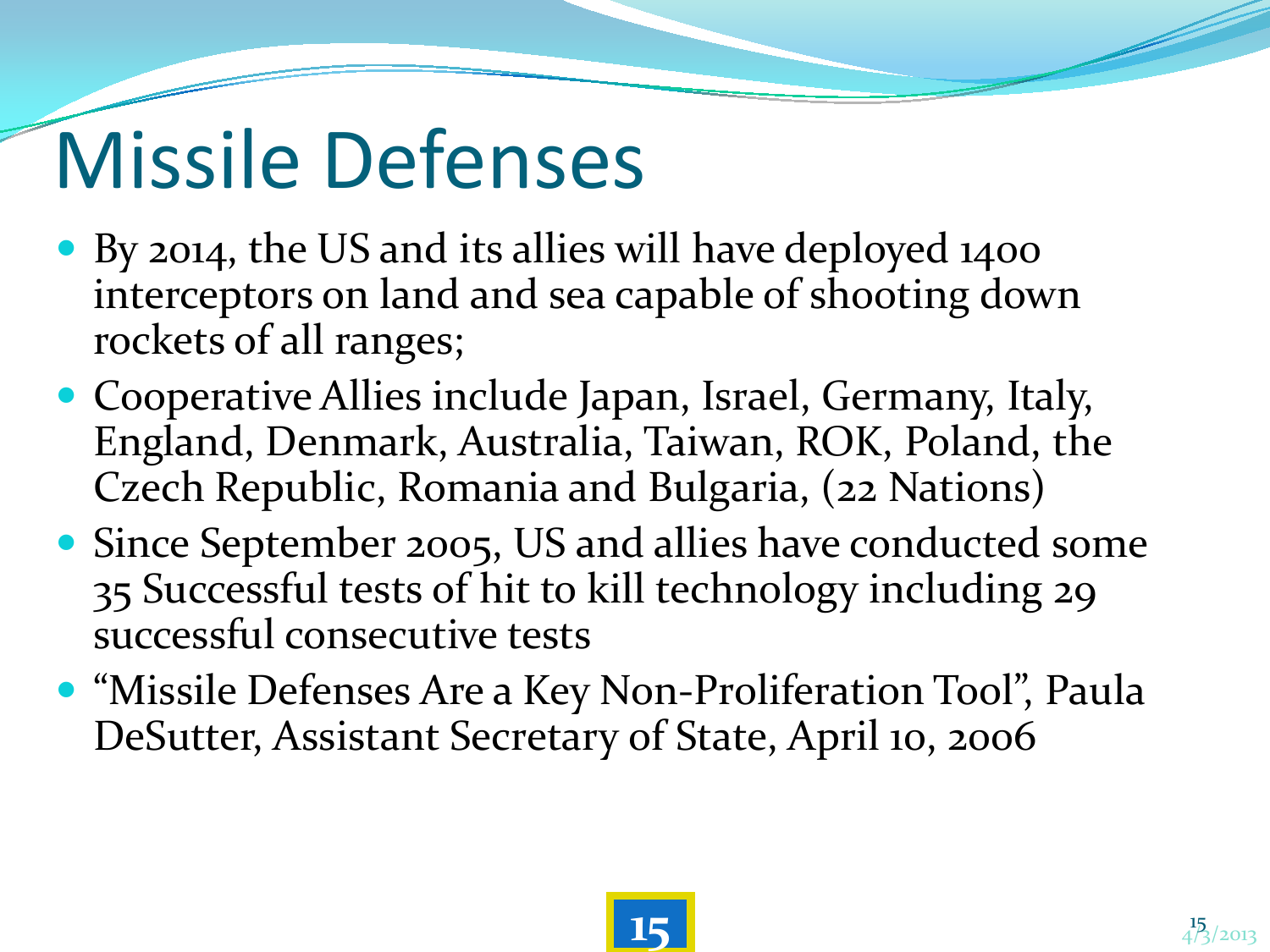#### Fragile Extended Deterrence

 *Our allies see the rapid modernization of nuclear forces in China and an across the board modernization of Russian nuclear forces. At the same time, North Korea tests another nuclear weapons and launches a 3-stage, solid fueled rocket capable of reaching the west coast of the United States. And Iran continues apace seeking nuclear weapons.*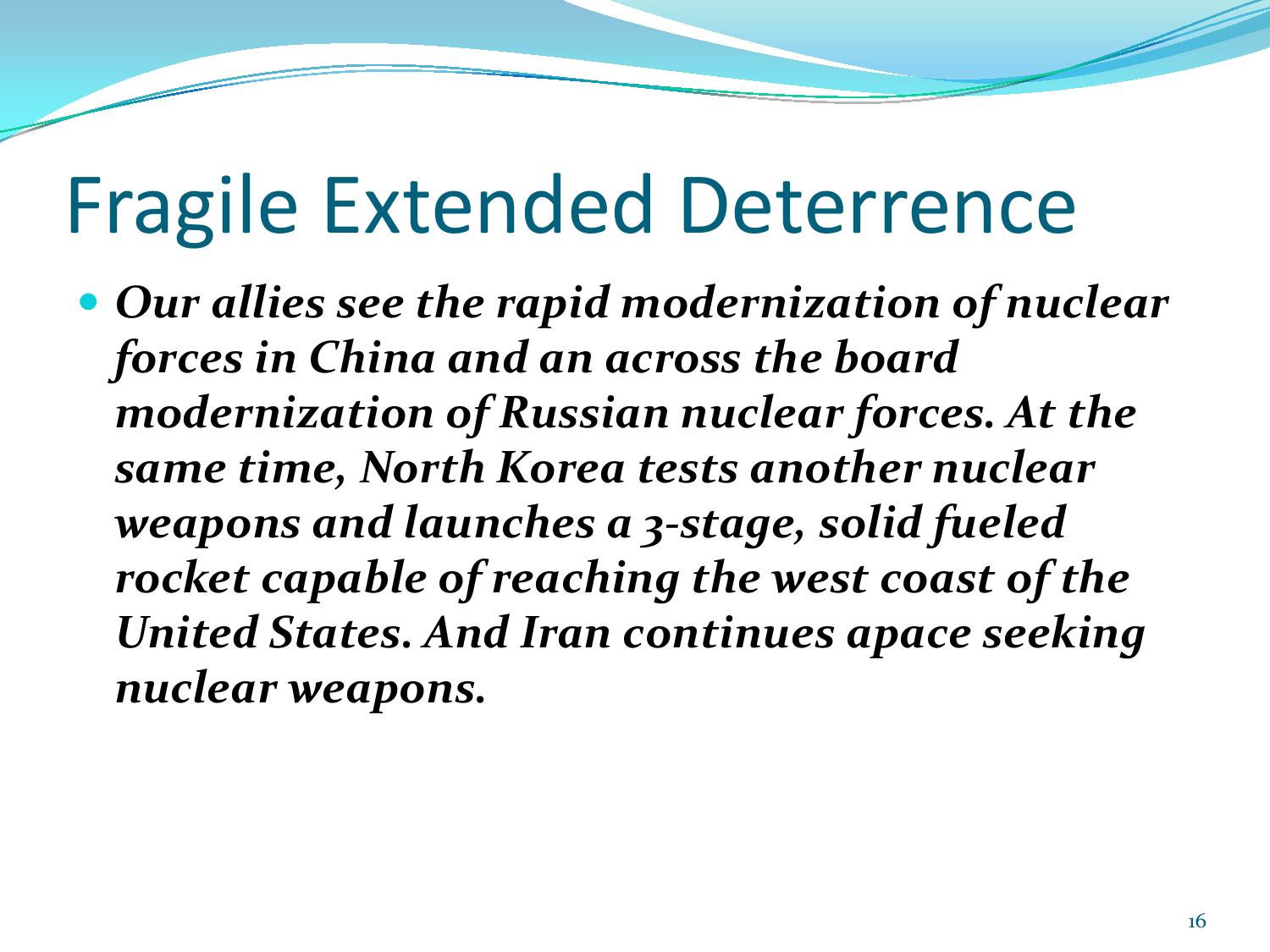#### Global Zero: Counter Proliferation Tool?

 *To counter this unease, advocates of fewer nuclear weapons claim that our good moral example- further reducing our nuclear deterrent--will make it easier for American officials to argue with foreign officials to help with Iran and North Korea. They ask, "How can the US ask others to give up nuclear weapons when it hasn't yet?" When asked about the idea of the US going to zero, the late North Korean dictator Kim Jong Il is supposed to have replied: "Sure, you first".*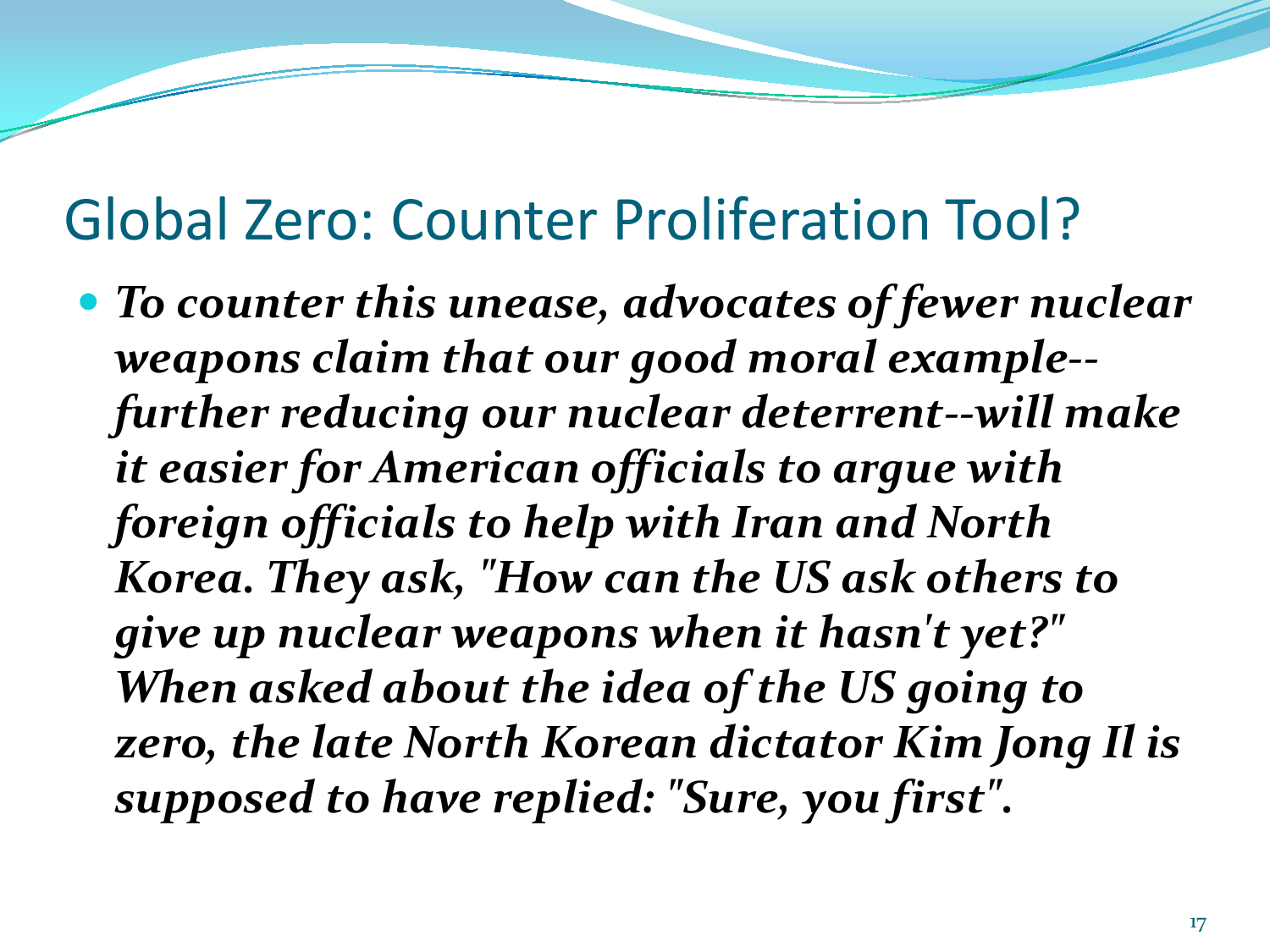### Nuclear Weapons and 9/11

- *Even others argue that since nuclear weapons did not stop 9/11 they then have no utility.*
- *By that logic, our conventional forces, Coast Guard, immigration service, and police--since none stopped 9/11--should be eliminated as well.*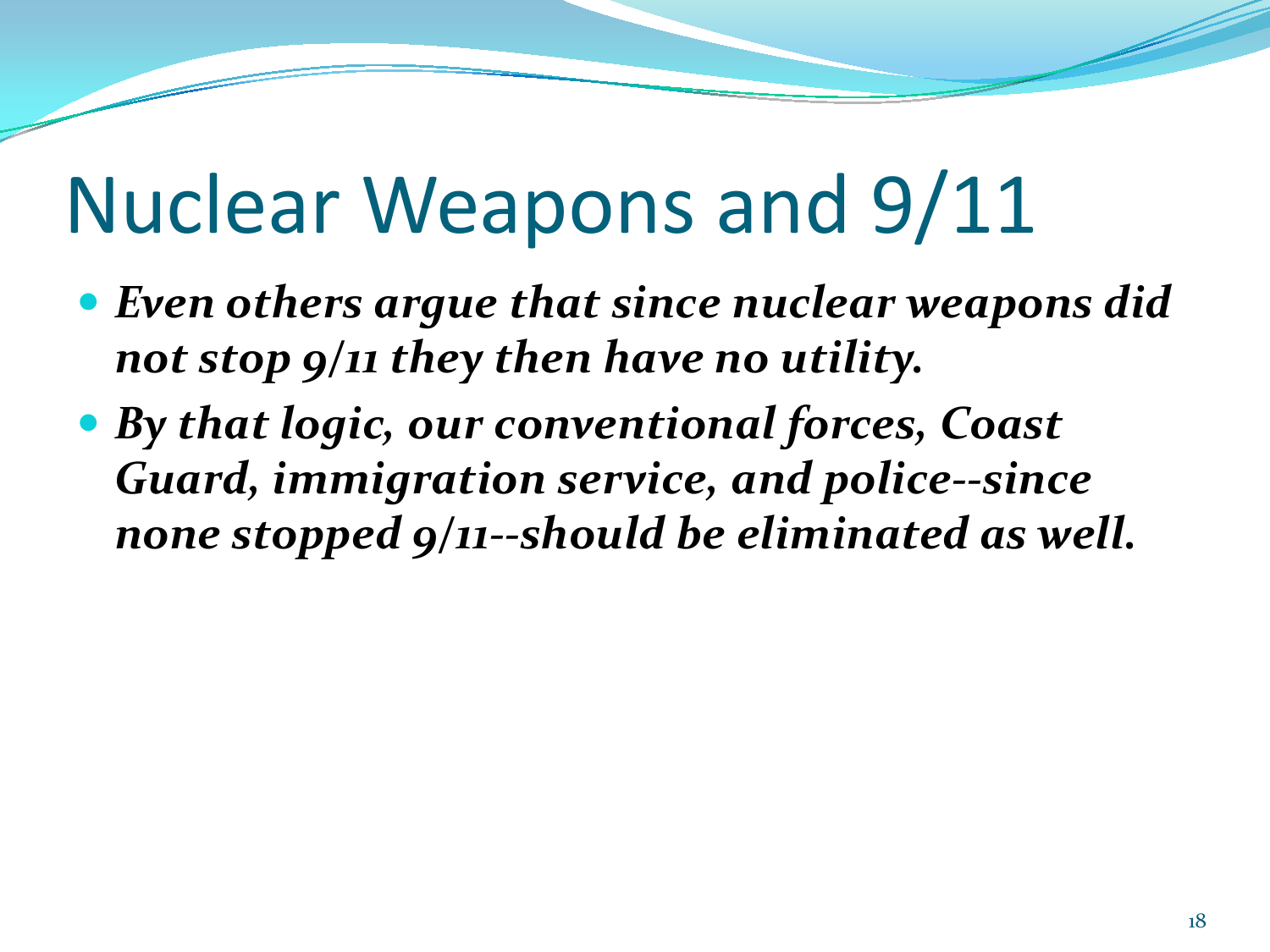#### Nuclear Deterrence

- US nuclear Triad sustainment critical to maintain deterrence
- Extended deterrence is critical to stopping proliferation
- No Evidence reductions in our nukes cause reductions in Iran-NK-China nukes
- Counter -Proliferation Requires Defense and **Deterrence**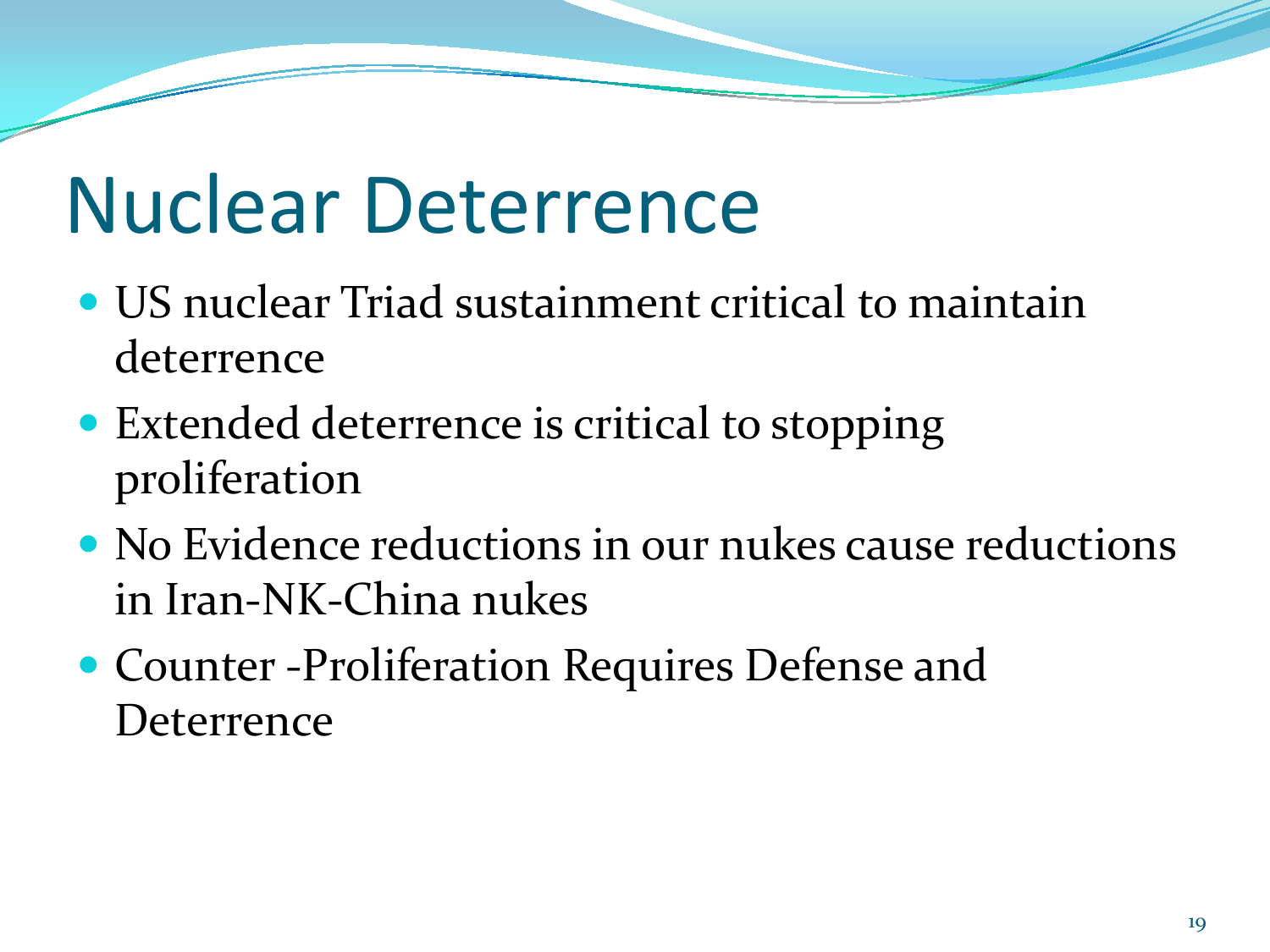#### Nuclear Clocks

- *Many experts believe we will know when the nuclear cascade gets worse. But the nuclear programs of China, North Korea and Iran are not advertised. There is no Congressional Record where such plans are revealed.*
- *The former Israeli UN ambassador Dore Gold has explained their nuclear clocks are running at a speed only known to them. Our clock in response- nuclear deterrence and missile defense--has its own speed, but it has been slowed in recent years.*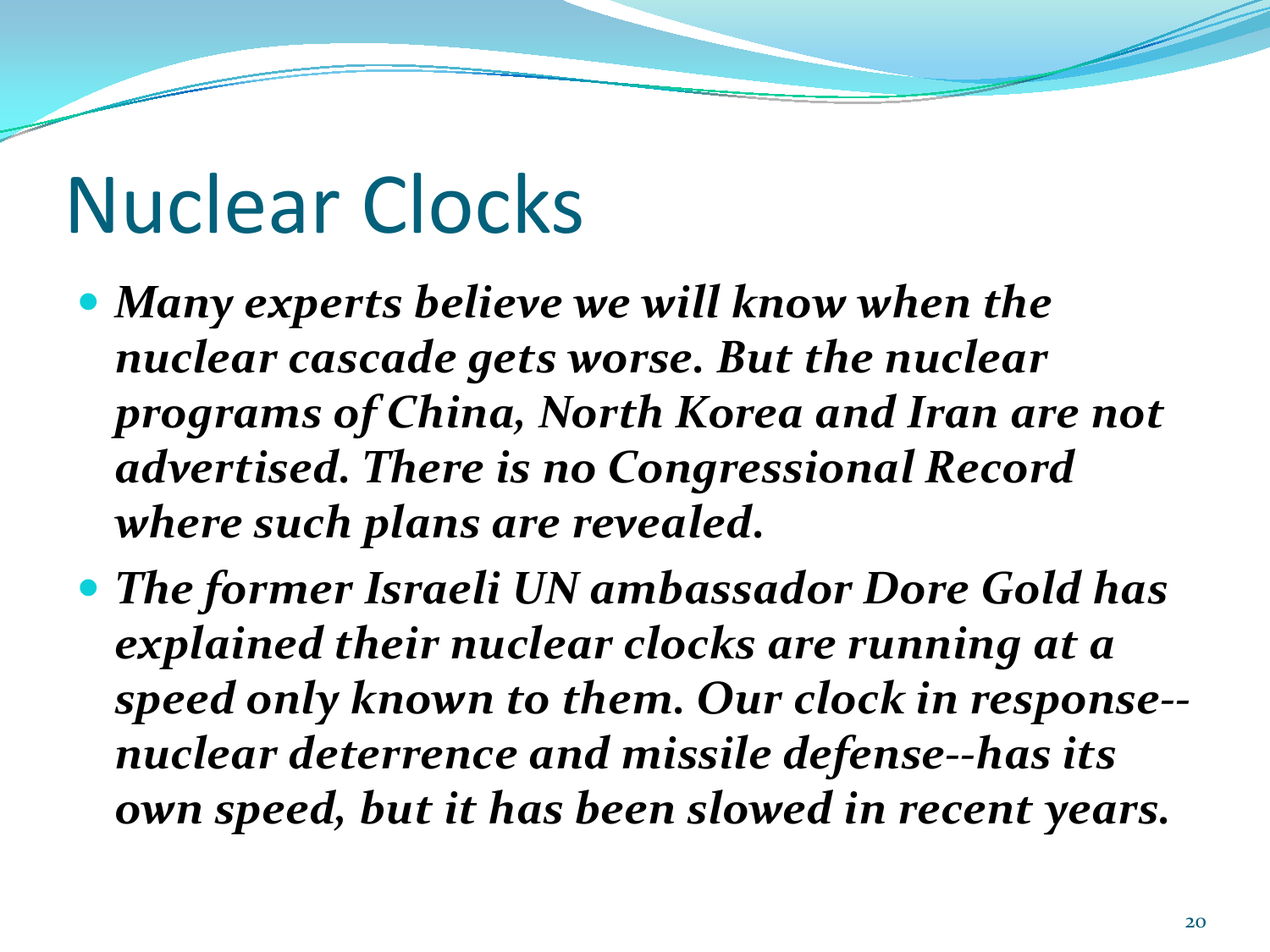"If we wait, it will be too late" Senator Kelly Ayotte, March 19, 2013

- *It is not as if the United States cannot accomplish great things in very short periods of time.*
- *After all, as R. James Woolsey has noted, we won World War II in 45 months. Draft passed Sept 16, 1940; House vote: 203-202*
- **But the Keystone Pipeline 60 months since construction started on the Canadian side of the border**
- **The TAPS was constructed in 27 months—Trans Alaskan Pipeline System—Initially Approved 50-49 July 14 initially; After oil embargo: 85-5 November 13, 1973**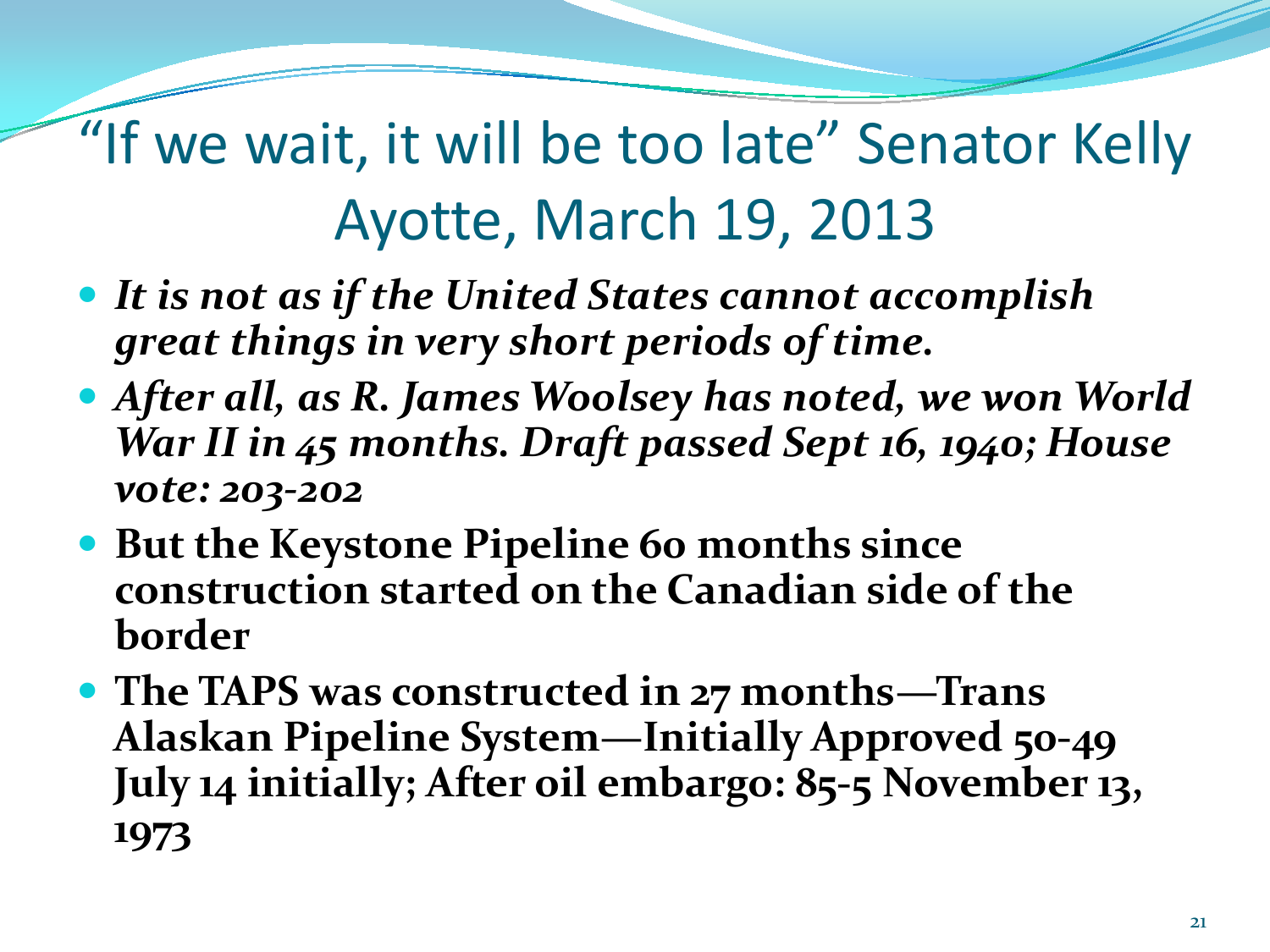#### Future Choices Are Not Between Diplomacy and Force:

- "A free standing diplomacy is an ancient American illusion. History offers few examples of it. The attempt to separate diplomacy and power results in power lacking direction and diplomacy being deprived of incentives." Henry Kissinger, 1/21/07
- "Diplomacy without the threat of force is but prayer", former Senator Malcolm Wallop, farewell Senate address, October 1994

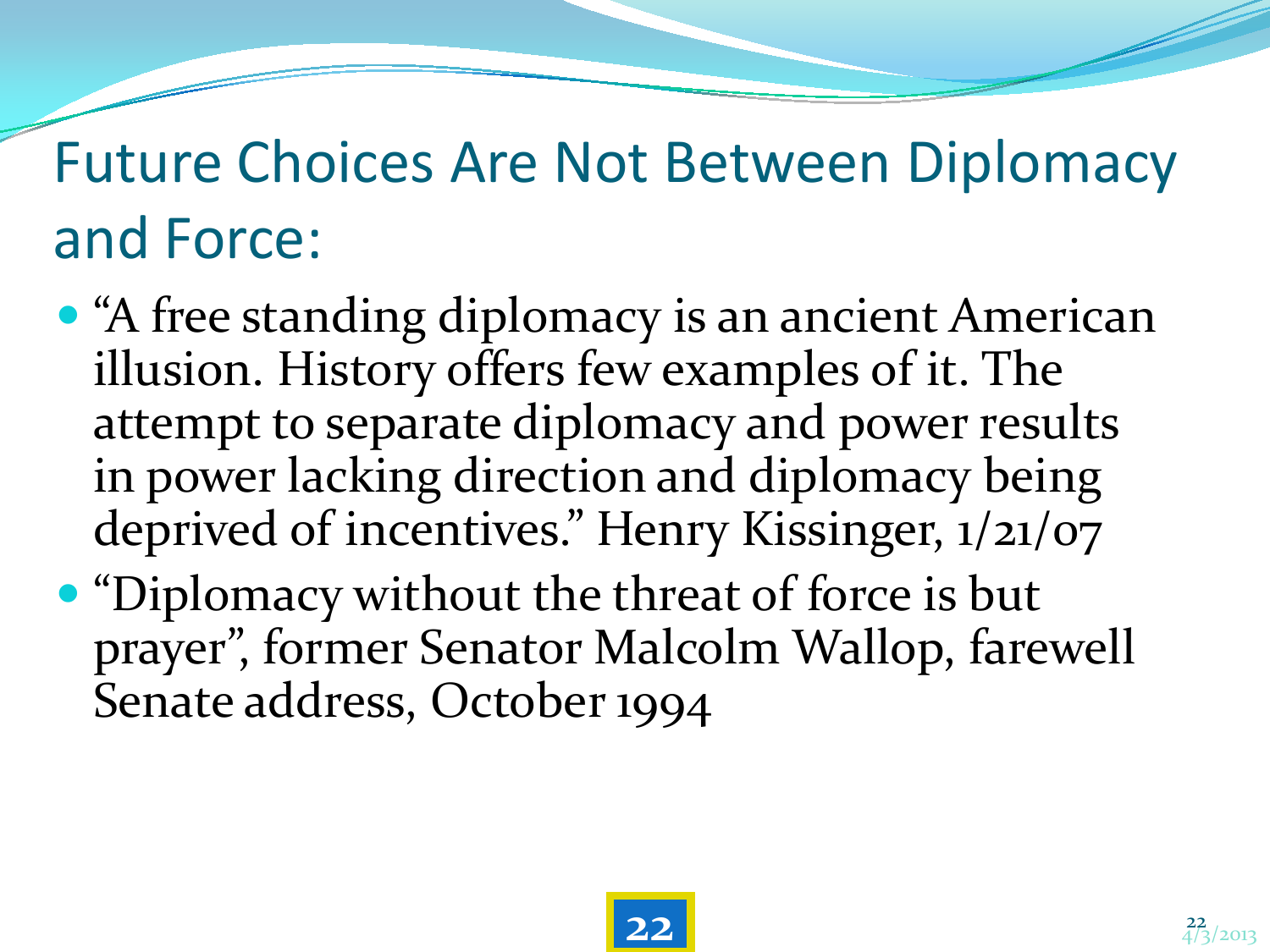#### Disinvestment

- Follow The Money
- The State of Maryland Retirement and Pension System has invested in 101 Companies with ties to terror sponsoring and proliferation states
- How Much? \$1,925,716,152.24
- These companies are involved in \$23 billion in projects in Iran, North Korea, the Sudan and North Korea, Syria
- Legislation has been implemented in Missouri, Louisiana and elsewhere which now has "terror free investing"
- Legislation has been introduced 29 states, passed in 17 such in Georgia, Illinois, California, Maryland, City of New York, eliminated \$18 billion in investments

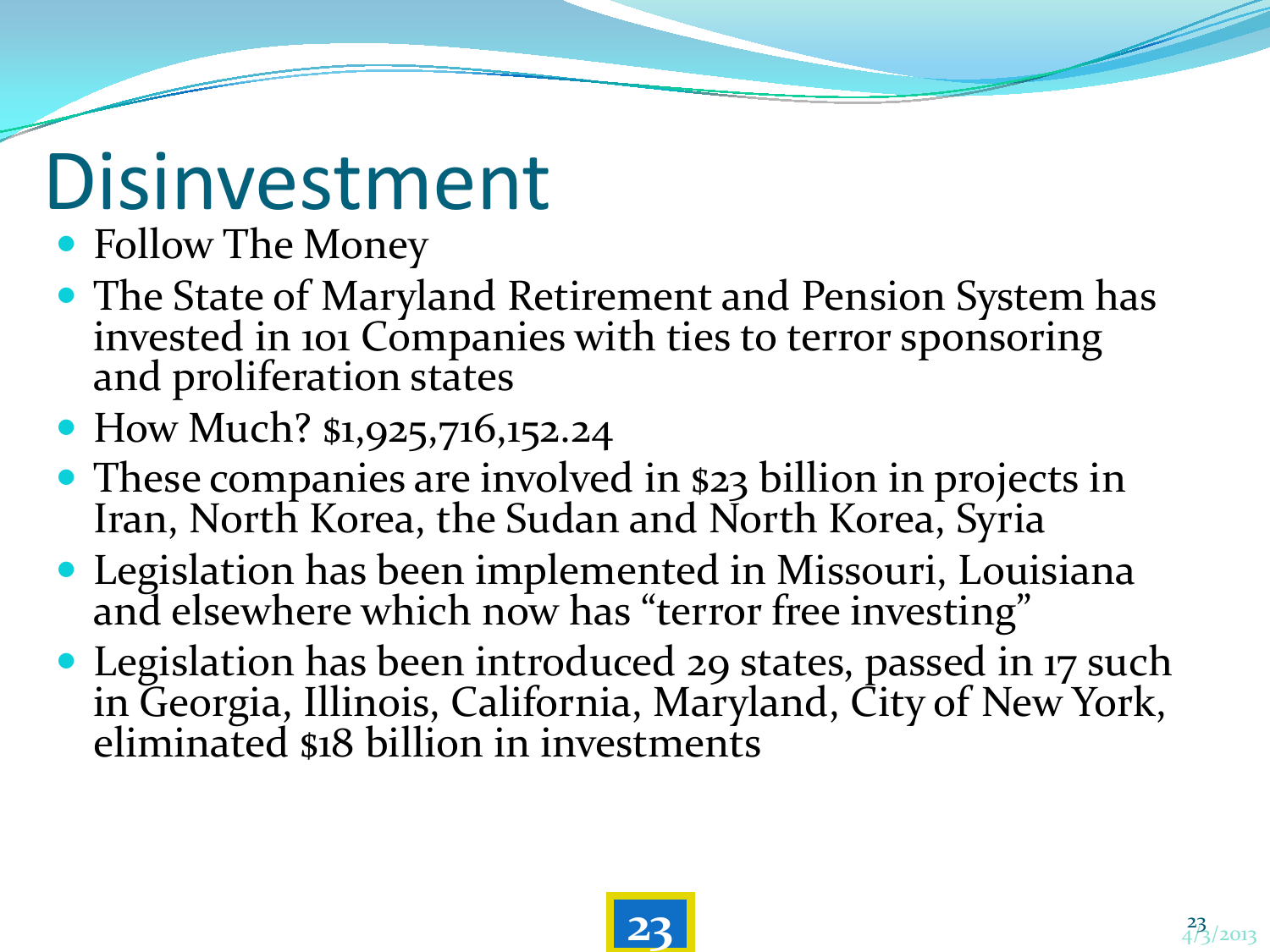#### Proliferation Security Initiative, PSI

- $\bullet$  On October 4<sup>th</sup>, 2003, the US and its allies intercepted and boarded a German freighter, "The BBC China", carrying 13,000 centrifuges from Malaysia being sold by the A.Q. Khan network for the creation of nuclear weapons material. The destination: Libya
- This led to the establishment of the PSI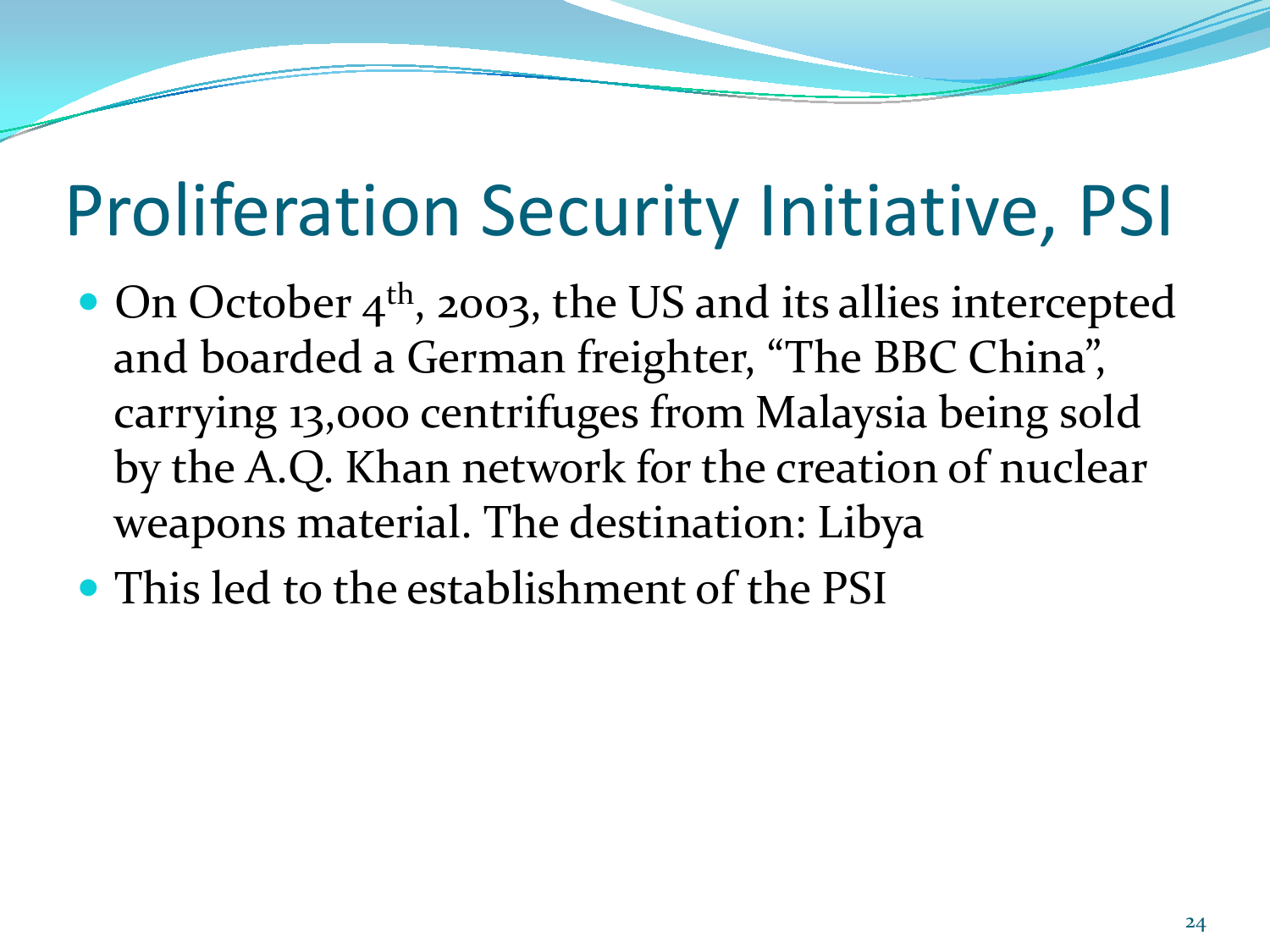### IMPLICATIONS….

- If the threat of "terrorism" is not primarily loose bands of "jihadis", but state sponsors of terror, the implications for US policy are serious. Iran and Syria seek to create their own "empires", whether it is masters of a region, the Middle East or the Islamic world.
- Their accomplices, including North Korea, China, Russia, and Venezuela seek power and are willing to use whatever means necessary including the use of terrorist force. The Russians see the energy resources of the Caspian as their "patrimony"; China seeks to "lock-up" energy supplies for its 1.3 billion people and is willing to seek partnership with nuclear armed states to do so, whether Iran or Pakistan; North Korea seeks to reunify the peninsula with military force backed by nuclear weapons; while Venezuela and its "Marxist" allies in the Americas seek partnerships with drug cartels, terror groups and others to do America harm.
- As a country, we have to decide whether we believe such objectives can be contained or deterred, or whether ending this empire of terror should be our objective.